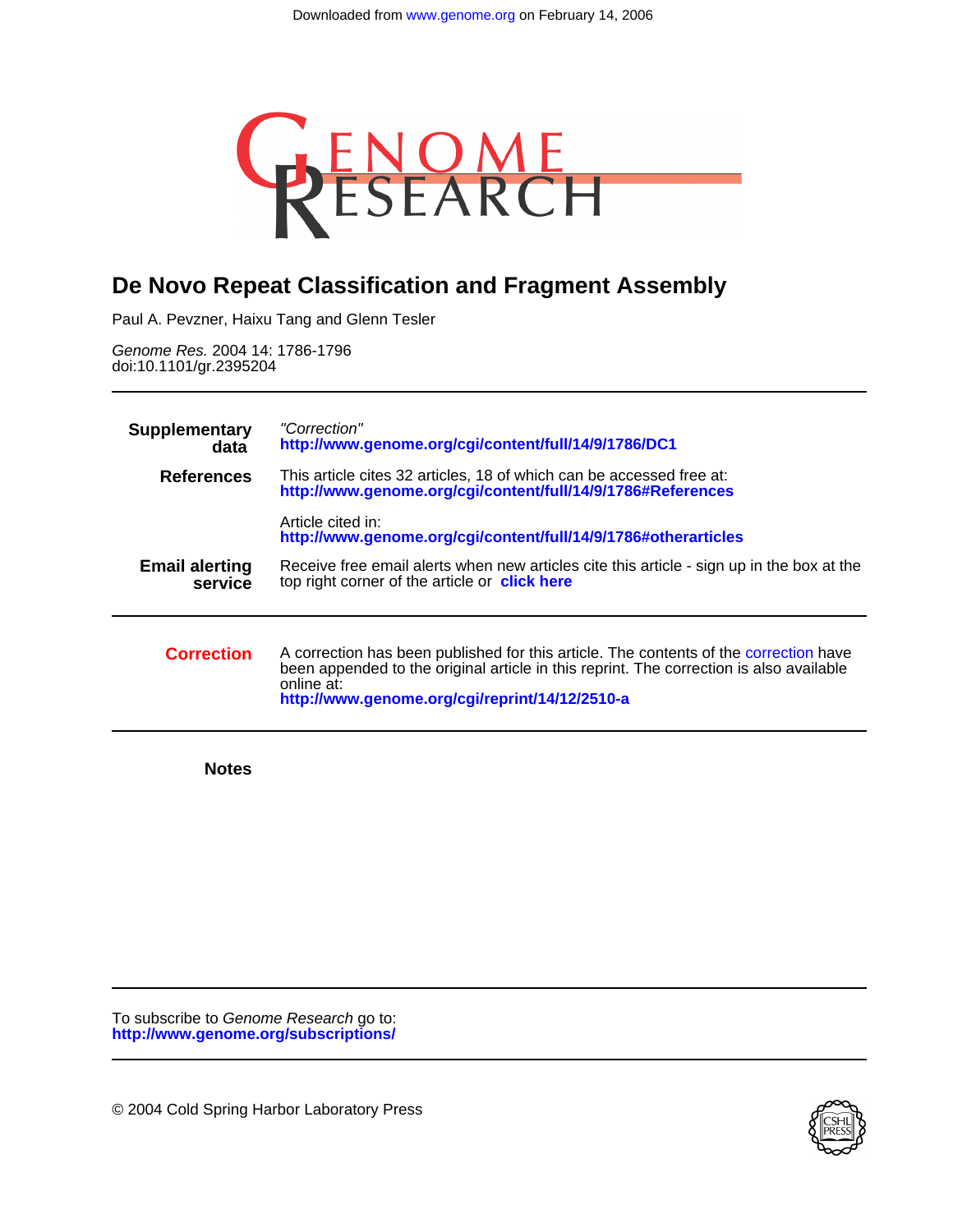# De Novo Repeat Classification and Fragment Assembly

# Paul A. Pevzner,<sup>1</sup> Haixu Tang,<sup>1</sup> and Glenn Tesler<sup>2,3</sup>

<sup>1</sup> Department of Computer Science and Engineering and <sup>2</sup> Department of Mathematics, University of California, San *Diego,La Jolla, California 92093, USA*

Repetitive sequences make up a significant fraction of almost any genome, and an important and still open question in bioinformatics is how to represent all repeats in DNA sequences. We propose a new approach to repeat classification that represents all repeats in a genome as a mosaic of sub-repeats. Our key algorithmic idea also leads to new approaches to multiple alignment and fragment assembly. In particular, we show that our FragmentGluer assembler improves on Phrap and ARACHNE in assembly of BACs and bacterial genomes.

[The following individuals kindly provided reagents, samples, or unpublished information as indicated in the paper: D. Kisman, M. Li, B. Ma, and to S.-P. Yang.]

A fundamental and still open question in bioinformatics is how to represent all repeats in a genomic sequence. In a pioneering paper, Bao and Eddy (2002) wrote, "The problem of automated repeat sequence family classification is inherently messy and illdefined and does not appear to be amenable to a clean algorithmic attack." One of the difficulties in repeat classification is that many repeats represent mosaics of sub-repeats (Bailey et al. 2002). Different combinations of sub-repeats form different repeat copies (Fig. 1A), making it difficult to delineate the boundaries of sub-repeats (repeat boundary problem) and to represent the overall repeat structure.

Figure 1A shows a genomic sequence with repeats already decomposed into sub-repeats as well as a "genomic dot-plot" representing all local alignments within this sequence. However, constructing such a decomposition is a nontrivial problem (Bailey et al. 2002) that is often a prerequisite to further repeat classification and analysis. In this paper, we address the problem of deriving the mosaic repeat structure from a set of pairwise similarities. Although this problem is easy to solve for the toy example in Figure 1A, gaps, poorly defined alignment endpoints, and inconsistencies in local alignments make it rather difficult for real genomic sequences.

The mosaic structure of repeats is best revealed by the de Bruijn graph (de Bruijn 1946), and in this paper we advocate use of these graphs for repeat representation. However, the de Bruijn graph represents repeat families as mosaics of "perfect" (errorfree) sub-repeats, whereas repeat families in DNA sequences are mosaics of sub-repeats that typically include mismatches and gaps. Unfortunately, the de Bruijn graph is not defined for such approximate similarities, and therefore repeat representation in DNA sequences remains, indeed, messy and ill defined. In this paper, we generalize the notion of the de Bruijn graph for imperfect repeats and provide a well-defined algorithmic solution for the repeat representation problem. For an arbitrary set of pairwise alignments  $A$ , we introduce a new graph (called the *A*-Bruijn graph) that generalizes the de Bruijn graph. The applications of *A*-Bruijn graphs in bioinformatics extend well beyond repeat classification and include multiple alignments and fragment assembly.

Repeat classification is a multifaceted problem that covers

#### **3Corresponding author.**

**E-MAIL gptesler@math.ucsd.edu; FAX (858) 534-7029.**

Article and publication are at http://www.genome.org/cgi/doi/10.1101/ gr.2395204.

many biological tasks, ranging from characterization of mobile elements to analysis of mosaic structure of segmental duplications. The solution of all these problems often starts from defining the boundaries of "elementary repeats"<sup>4</sup> (the repeat representation problem), which is the focus of this paper. Many other aspects of repeat classification (like characterization of repeat subfamilies or further analysis of sub-repeats with the goal to identify the transposable elements) remain outside the scope of this paper. The repeat representation problem is not limited to repeat analysis; in fact, fragment assemblers implicitly face a similar problem while assembling repetitive regions. However, in the past there was little overlap between fragment assembly and repeat classification research despite the fact that these two problems are computationally very similar. In this paper, we establish the connection between fragment assembly and repeat classification and show that they both can be viewed as special cases of our *A*-Bruijn graph approach.

The best known programs for repeat annotation are Repeat-Masker (A.F.A. Smit and P. Green, unpubl.) and MaskerAid (Bedell et al. 2000), which use precompiled repeat libraries to find copies of known repeat families represented in RepBase. However, the repeat libraries have to be manually compiled for any new genome because they are genome-specific. De novo compilation of the RepeatMasker libraries remains a challenging bioinformatics problem.

A very useful approach to repeat analysis is to simply list all pairs of repeated regions. RepeatMatch (Delcher et al. 1999) and REPuter (Kurtz et al. 2000, 2001) are efficient computational tools that can find repeats even in very long genomic sequences. However, their approach (based on pairwise alignments) does not provide a compact overview or summary of the repeat families in the genome. On the other hand, construction of multiple (rather than pairwise) alignments of repeats is a difficult and still

<sup>&</sup>lt;sup>4</sup>The concept of an "elementary repeat," although important, was never rigorously defined in the recent papers on repeat analysis (Volfovsky et al. 2001; Bailey et al. 2002; Bao and Eddy 2002). Although it is well defined for perfectly conserved repeats (e.g., as maximal simple paths of multiplicity >1 in the de Bruijn graph), the imperfectly conserved repeats defy simple definitions. "Elementary repeats" are defined in this paper as maximal simple paths of multiplicity >1 in the *A*-Bruijn graph. This definition is not perfect either, but we believe that it fits the spirit of Bailey et al. (2002). However, in many biological applications, this concept needs to be adjusted (e.g., by introducing appropriate thresholds that remove low-multiplicity edges from *A*-Bruijn graphs) to account for high-multiplicity mobile elements, fractured repeats, and other biological complications.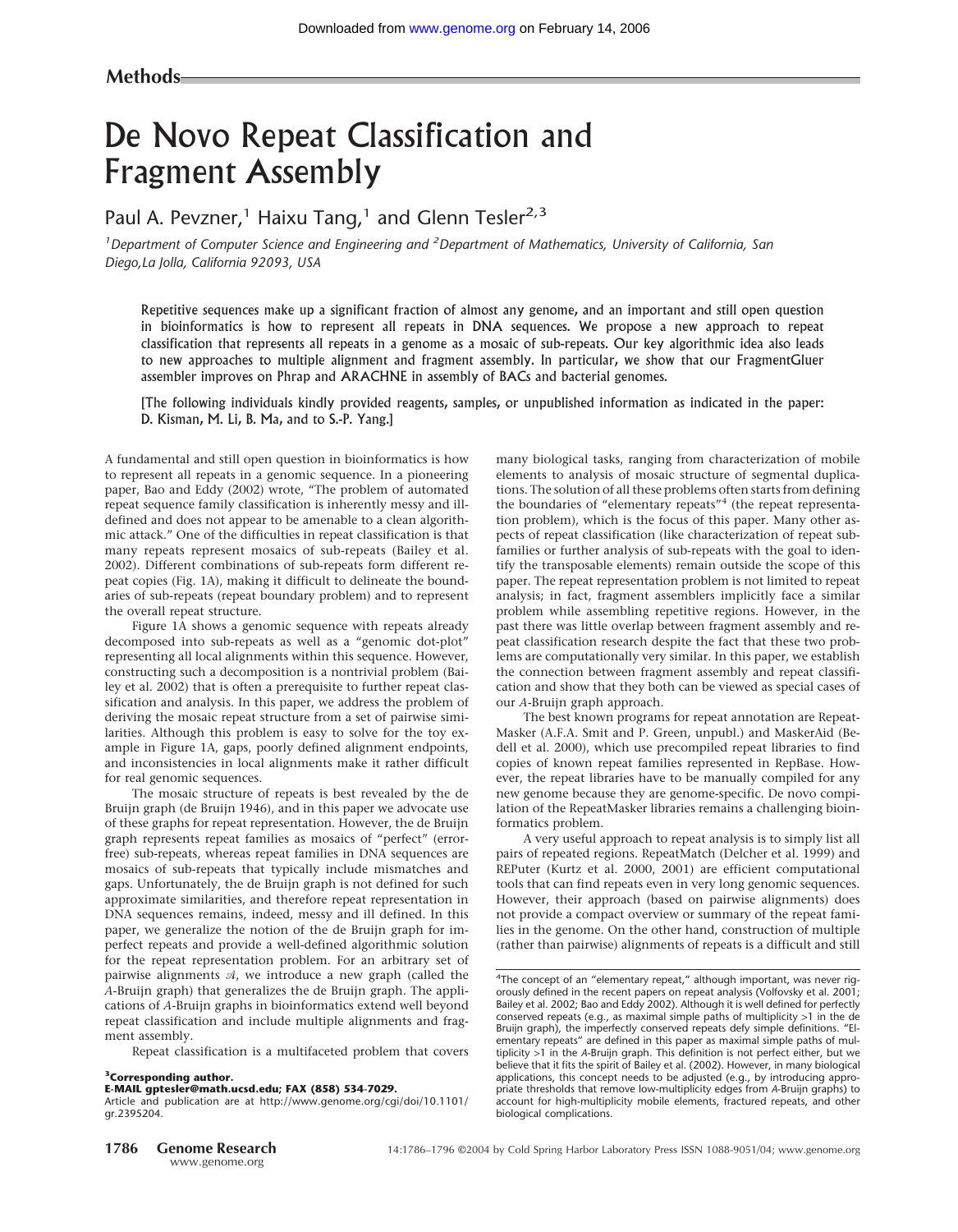

**Figure 1** (*A*) Genomic dot-plot of an imaginary sequence with repeats containing sub-repeats. How many repeats are really present? The coloring shows the repeats from which it was constructed. In a real sequence, we would not know the sub-repeat structure and thus we would not be able to color the dot-plot. Also, because the repeats would not be perfect, there would be gaps, substitutions, and indels distorting each diagonal. In certain applications, there would be reverse diagonals, corresponding to alignments with opposite strands. (*B*) An imaginary evolutionary process leading from a repeat-free genome to the genome in *A* with four repeat copies. Each step duplicates a region and inserts it elsewhere. (*C*) Gluing repeated regions leads to the repeat graph of the final genome. Deleting the multiplicity 1 edges (shown dotted) in this graph leaves a single component, called a tangle or repeat. It consists of five edges B, C, D, F, G (shown solid) called sub-repeats. Every new duplication in *B* creates a more and more complicated tangle describing an evolving repeat structure. The graph structure of this tangle documents the evolutionary history of duplications.

unsolved problem. Moreover, even if this problem were solved, repeat family classification would remain an open problem: Different copies of a repeat often have different lengths and have mosaics of sub-repeats not adequately represented in a multiple alignment (Volfovsky et al. 2001; Bao and Eddy 2002; Lee et al. 2002).

Figure 2 illustrates the idea of our approach. By gluing



**Figure 2** (*A*) A hypothetical DNA sequence with unique regions A, B, C, D, E and repeats X (appearing twice as X1 and X2) and Y (appearing twice as Y1 and Y2). (*B*) Same sequence, drawn differently to prepare for gluing of repeats. (*C*) Glue together repeats.

points together, repeats in a DNA sequence transform a genomic sequence into the *A*-Bruijn graph described below.

Repeats are caused by an evolutionary process, and an important goal of repeat classification is to reveal the evolutionary relationships between different copies of repeats. Figure 1B shows an imaginary evolutionary process leading to a "genome" with four repeat copies. The duplication process creates an intricate structure of sub-repeats in this genome (shown by several colors), and the question arises how to represent this structure. The multiple alignment approach would represent all four repeats by subrepeat *C*—the only one that is present in all four copies. Therefore, the consensus repeat representation erases important evolutionary relationships between different repeat copies. A more general approach would be to represent each repeat as a mosaic (tangle) of sub-repeats (Fig. 1C), but it is not clear how to define and efficiently construct this representation.

Figure 3A is an illustration of this mosaic repeat organization for a BAC from human Chromosome Y (GenBank ID: AC006983) with a relatively simple repeat structure. This BAC has several repeats formed by four sub-repeats: a red one of (consensus) length 140 with multiplicity 3, a blue one of length 628 with multiplicity 4, a green one of length 1185 with multiplicity 3, and a brown one of length 381 with multiplicity 2. These lengths are the consensus lengths; each individual segment's length may vary slightly. We emphasize that the partition of repeats into sub-repeats shown in Figure 3A is not immediately apparent, and the goal of repeat classification tools is to reveal this partition. REPuter outputs three repeat "pairs" (Fig. 3B), whereas RepeatFinder and RECON each outputs a single repeat family represented by three repeat copies (note that the Repeat-Finder classification differs from the RECON classification). All these programs fail to reveal the mosaic structure formed by red, blue, green, and brown sub-repeats and to correctly identify the maximum multiplicity in this case (4, as defined by the multiplicity of the blue sub-repeat).5 RepeatGluer uses a graph representation (Fig. 3C,D) that reveals the mosaic structure of subrepeats and correctly identifies all multiplicities. One can visualize the graph in Figure 3D as the result of "gluing" of all subrepeats of the same color. This "gluing" is easy to do when the sub-repeat structure is known in advance. We describe an algorithm for generating such graphs (and thus revealing the mosaic structure of repeats) without knowing the mosaic structure of repeats in advance.

Figure 4A illustrates how the process in Figure 1B materializes in larger genomes. It represents the structure of a 14-copy transposase IS30 repeat family in the *Neisseria meningitidis* genome formed by eight sub-repeats of various lengths (every repeat copy may include one to four sub-repeats). Figure 4A illustrates a complicated evolutionary history of duplications with widely varying (rather than fixed) duplication endpoints. Each duplication may produce a longer or shorter version of a repeat and eventually gives rise to new sub-repeats.

Figure 4B shows a summary of all 19 long repeats in the *N. meningitidis* genome. The most complicated 20-copy repeat in the *N. meningitidis* genome consists of 37 sub-repeats. In many bacterial genomes, a series of duplication events has created a rather complex mosaic of sub-repeats, and decoding the evolutionary history of duplications remains an open problem. Repeats in eu-

<sup>&</sup>lt;sup>5</sup>We are not criticizing other repeat classification programs here: They were designed with the primary goal of characterization of high-multiplicity mobile elements rather than the explicit representation of mosaic structure of subrepeats. The goal of this example is to illustrate that the problem of mosaic repeat representation raised by Bailey et al. (2002) is not adequately addressed by the existing software tools. We also remark that our approach reveals mobile elements as well (as high-multiplicity edges/paths in *A*-Bruijn graphs).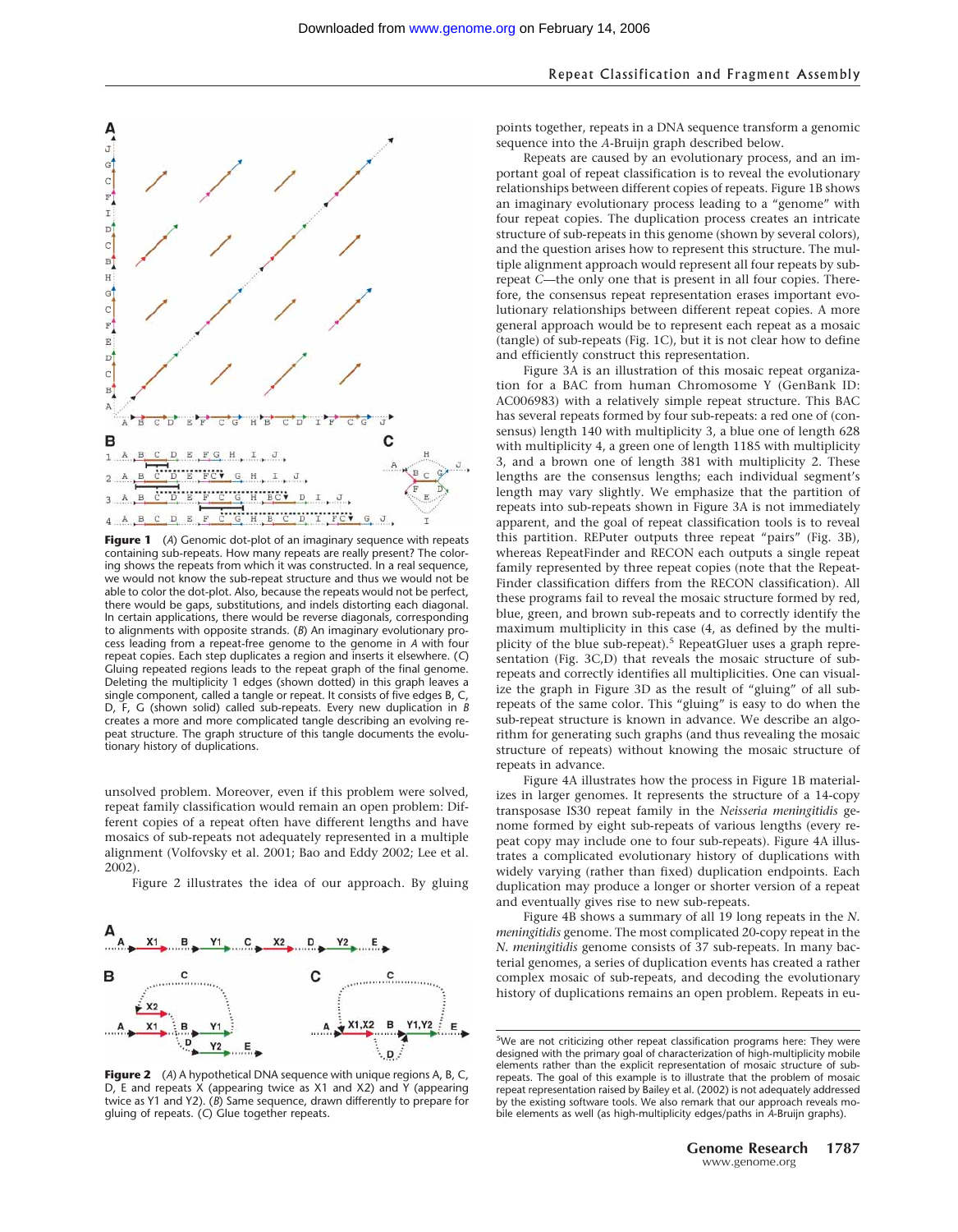

**Figure 3** Mosaic repeat organization of BAC from human Chromosome Y. For purposes of illustration, only sufficiently long and very conservative repeats are shown. (*A*) Partitioning of BAC into 15 segments (numbers shown underneath) with approximate lengths of the segments shown on *top.* Each dashed black line represents a unique region. Each color represents a different repeat region, and occurs multiple times. (*B*) Repeat pairs constructed by REPuter are just the numeric ranges shown on the first line. These correspond to our division into sub-repeats, shown as colored segments on the second line, but REPuter does not identify the four sub-repeats. (*C*) Repeat multigraph. The edges with labels 1, 2, …, 15 form a path through this graph corresponding to the sequence in *A*. (*D*) Repeat graph, with repeated regions collapsed together. The repeat graph reveals the presence of four sub-repeats in this BAC as edges with multiplicity >1.

karyotic genomes are a few orders of magnitude more complicated, and their classification is a challenging problem with important applications in evolutionary studies. In particular, we are unaware of another algorithm that would automatically generate a summary of all sub-repeats in a bacterial genome similar to the one presented in Figure 4 or the mosaic representation of segmental duplications in the human genome (Bailey et al. 2002).

The early single linkage clustering approaches to repeat classification (Agarwal and States 1994; Kurtz et al. 2000) start from finding pairwise similarities and use clustering to group similar sequences together. Although finding pairwise similarities can be done efficiently, clustering of these similarities presents a serious problem because local sequence alignments do not typically correspond to the biological boundaries of a repeat (Bao and Eddy 2002). Volfovsky et al. (2001) and Bao and Eddy (2002) recently developed new heuristic algorithms for de novo repeat classification that perform well in practice (RepeatFinder and RECON). However, these approaches lack the generality of the de Bruijn approach, and our goal is to develop an efficient repeat classification tool that would match the power of the de Bruijn approach.

The use of the de Bruijn graphs in computational molecular biology goes back to the late 1980s (Pevzner 1989). Idury and Waterman (1995), Pevzner et al. (2001), Shamir and Tsur (2001), Heber et al. (2002),

Peer et al. (2002), Li and Waterman (2003), Zhang and Waterman (2003), and Bocker (2003) further applied de Bruijn graphs to fragment assembly, resequencing with DNA arrays, EST analysis, and computational mass spectrometry. The de Bruijn graph represents every *l*-mer in a genomic sequence as a vertex and connects two vertices by a directed edge if they correspond to a pair of consecutive (overlapping) *l*-mers in the genome (see the books



**Figure 4** RepeatGluer representation of a 14-copy transposase IS30 repeat family in the *N. meningitidis* genome as a mosaic of eight sub-repeats >30 bp (shown by bold edges). The similarity matrix *A* is constructed based on a 90% similarity threshold and minimum repeat length 400. (*A*) Transposase IS30 family tangle (with adjacent edges) in the repeat graph. Every repeat copy corresponds to a path from a source *sI* to a sink *tI*. Edge label 130(2) indicates the length of the sub-repeat (130 nt) and its multiplicity (2). (*B*) Summary of all 19 repeat families (>400 bp with 90% similarity threshold) produced by RepeatGluer in the *N. meningitidis* genome. (*C*) Simplified tangle corresponding to the most common *Alu* repeat family in the first 1 Mb of human Chromosome X. Because the real tangle (even for 1 Mb sequence, let alone the entire genome) is too complicated, we removed all edges with multiplicities smaller than 3. This *Alu* repeat is broken into four sub-repeats with multiplicities ranging from 116 to 214. The multiplicities of every sub-repeat vary along the length of sub-repeat because many *Alu* repeats are incomplete versions of the canonical *Alu* (e.g., the multiplicity of the sub-repeat of length 218 varies from 151 to 214).

www.genome.org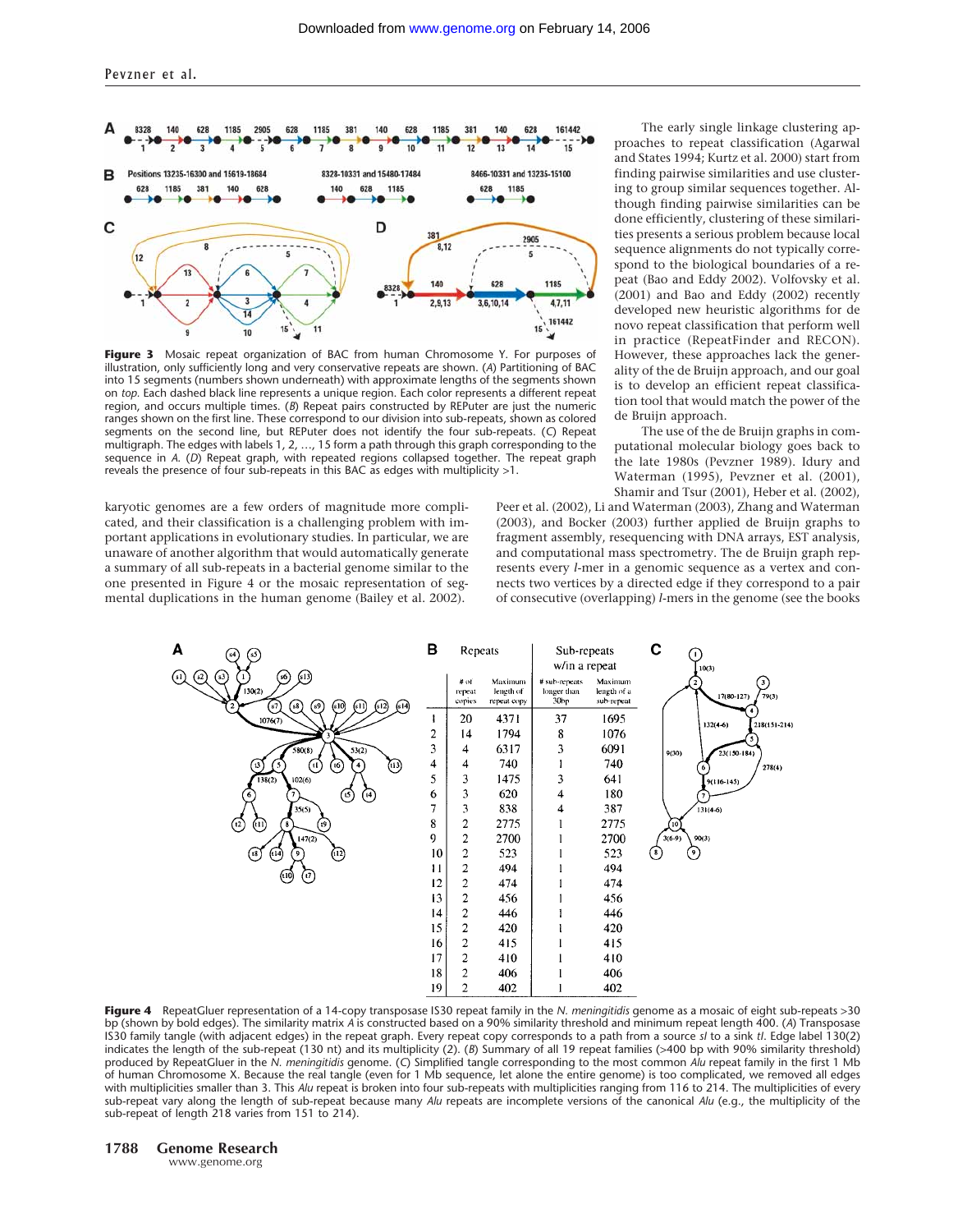Gusfield 1997 or Pevzner 2000 for more details). The multiplicity of this edge is the number of such *l*-mer pairs. The genomic sequence corresponds to an Eulerian path in the resulting multigraph. "Tangles" in this graph (Pevzner et al. 2001) describe the mosaic structure of sub-repeats.

Although de Bruijn graphs were very successful in many applications outside bioinformatics (including coding theory, network design, optimal routing, the NASA Galileo project, etc.), all these applications refer to the representation of "perfect" repeats, and it is not clear how to adjust the powerful de Bruijn approach (or suffix tree approach) to the case of approximate repeats. As a result, until recently, de Bruijn graphs were of little use in the analysis of real repeat families with many mismatches and gaps.<sup>6</sup> Below, we generalize the notion of the de Bruijn graph to work with imperfect repeats and introduce the concept of the *A*-Bruijn graph, defined for an arbitrary collection of alignments . The *A*-Bruijn graphs are equivalent to the de Bruijn graphs in the special case that  $A$  is the collection of all perfect similarities of length *l* (*l*-mers).

Based on the notion of *A*-Bruijn graphs, we developed the RepeatGluer algorithm (available from http://nbcr.sdsc.edu/ euler/) to find all sub-repeats in a genomic sequence. For every sub-repeat, RepeatGluer identifies the consensus sequence as well as the number of copies. Using this classification, it forms a new sequence (called the consensus of *S*) that is a copy of the genomic sequence *S* with each sub-repeat substituted by its consensus sequence. Such a consensus sequence can be viewed as a repeat masking tool that allows one to mask all sub-repeats with multiplicity larger than a predefined threshold.<sup>7</sup> In addition, Repeat-Gluer outputs "tangle graphs" that describe repeats as mosaics of sub-repeats. Below we introduce the *A*-Bruijn graphs and describe their applications for repeat analysis and fragment assembly. Our extensive benchmarking (http://nbcr.sdsc.edu/euler/ benchmarking) on BACs and bacterial genomes implies that a new fragment assembler based on the *A*-Bruijn graph approach outperforms Phrap and ARACHNE, which are currently perceived as among the best fragment assembly tools.

#### **METHODS**

#### *A*-Bruijn Graphs

Let *S* be a genomic sequence of length *n* and  $A = (a_{ij})$  be a binary  $n \times n$  "similarity matrix" representing the set  $\mathcal A$  of all significant local pairwise alignments between regions from *S*. The matrix *A* is defined as  $a_{ii} = 1$  if and only if the positions *i* and *j* are aligned in at least one of the pairwise alignments and  $a_{ii} = 0$  otherwise (note that insertions and deletions are not recorded in *A*). Matrix *A* represents an "adjacency matrix" of a graph (called the *A*graph) on *n* vertices 1, …, *n* (vertices *i* and *j* are connected iff  $a_{ii}$  = 1). Let *V* be the set of connected components of this graph and let  $v_i \in V$  be the connected component containing vertex *i*  $(1 \le i \le n)$ . The *A*-Bruijn graph *G*(*V*, *E*) is defined as the multigraph on the vertex set *V* with  $(n-1)$  directed edges  $(v_i, v_{i+1})$  for  $1 \leq i < n$ . One can view the *A*-Bruijn graph as the Eulerian path obtained from the path (1, …, *n*) after contracting each connected component into a single vertex (Figs. 5 and 6). Vertices  $v_1$ and  $v_n$  are called the source and sink.

When the matrix *A* corresponds to all starting positions of perfect (error-free) alignments of length *l* within a genome, the *A*-Bruijn graph corresponds to the classical de Bruijn graph (with minor technical modifications). However, the *A*-Bruijn graph is well defined for any collection of alignments  $A$ . This generalization, although very powerful, comes with a trade-off—*A*-Bruijn graphs may become very complicated and difficult to analyze because of numerous short cycles caused by gaps and inconsistencies in pairwise alignments (Fig. 7).

The *A*-Bruijn graphs can be viewed as weighted graphs with the weight (multiplicity) of an edge between two vertices equal to the number of edges connecting these vertices. For example, in Figure 6A, there are two edges from the first **a** to **c**, which could be viewed as a single edge of weight 2. A cycle in a graph is called short if it has less than *girth* edges, where *girth* is a parameter. There are two types of short cycles in the *A*-Bruijn graphs: whirls and bulges. Whirls are short, oriented cycles (i.e., all edges of the whirl are oriented the same way), whereas bulges are short cycles that contain both forward and reverse edges. A gap of length *g* in a pairwise alignment typically creates a bulge of length  $g + 2$  in the *A*-Bruijn graph (Fig. 6A). Whirls are caused by inconsistencies (see Morgenstern et al. 1996) in pairwise alignments (Fig. 6B). Bulges and whirls may further aggregate into networks of bulges/ whirls that complicate the analysis of the *A*-Bruijn graph (as compared with the de Bruijn graph) and hide the underlying repeat structure. The de Bruijn graphs often can be simplified by collapsing every simple path (a maximal directed path in the graph satisfying the condition that all its internal vertices have one incoming and one outgoing edge) into a single edge. Such collapsing does not help much in the case of *A*-Bruijn graphs with numerous bulges and whirls (Fig. 7). To produce a sensible repeat classification, one has to remove whirls and bulges. Such removal may sacrifice the fine details of some repeats in favor of revealing the mosaic structure shared by different repeat copies.

#### Cleaning Up Whirls and Bulges

Figure 6B presents a set of inconsistent pairwise alignments that cannot be combined into a three-way multiple alignment (see



**Figure 5** (*A*) Construction of the *A*-graph from the sequence …**at**…**act**…**acat** by applying three pairwise alignments (*B*) **a**–**t** versus **act**, (C) **act** versus **acat**, and (*D*) **a**–**t** versus **acat**. (*D*) The *A*-graph consists of the eight nodes plus the seven thick, black edges created from the alignments; the colored edges are shown to indicate the relation of the nodes to the sequence, but they are not part of the *A*-graph. (*E*) Each of these alignments serves as "gluing instructions" that transform the sequence into the *A*-Bruijn graph on four vertices; the colored edges are in the *A*-Bruijn graph, although the coloring itself is not.

<sup>6</sup> Pevzner et al. (2001) introduced an error-correction procedure that mimics de Bruijn graphs for nearly identical repeats (repeats that are 98%–99% similar), a small step toward a generalization of the original de Bruijn approach. However, extending this approach beyond nearly identical repeats remains an open problem. Our construction of repeat graphs (below) is very different and more general.

<sup>7</sup> Although the *A*-Bruijn graphs may be very complicated for highly repetitive genomes, they are often broken into simple paths if one removes all lowmultiplicity edges. These paths (formed by high-multiplicity edges) typically correspond to mobile elements studied in Bao and Eddy (2002).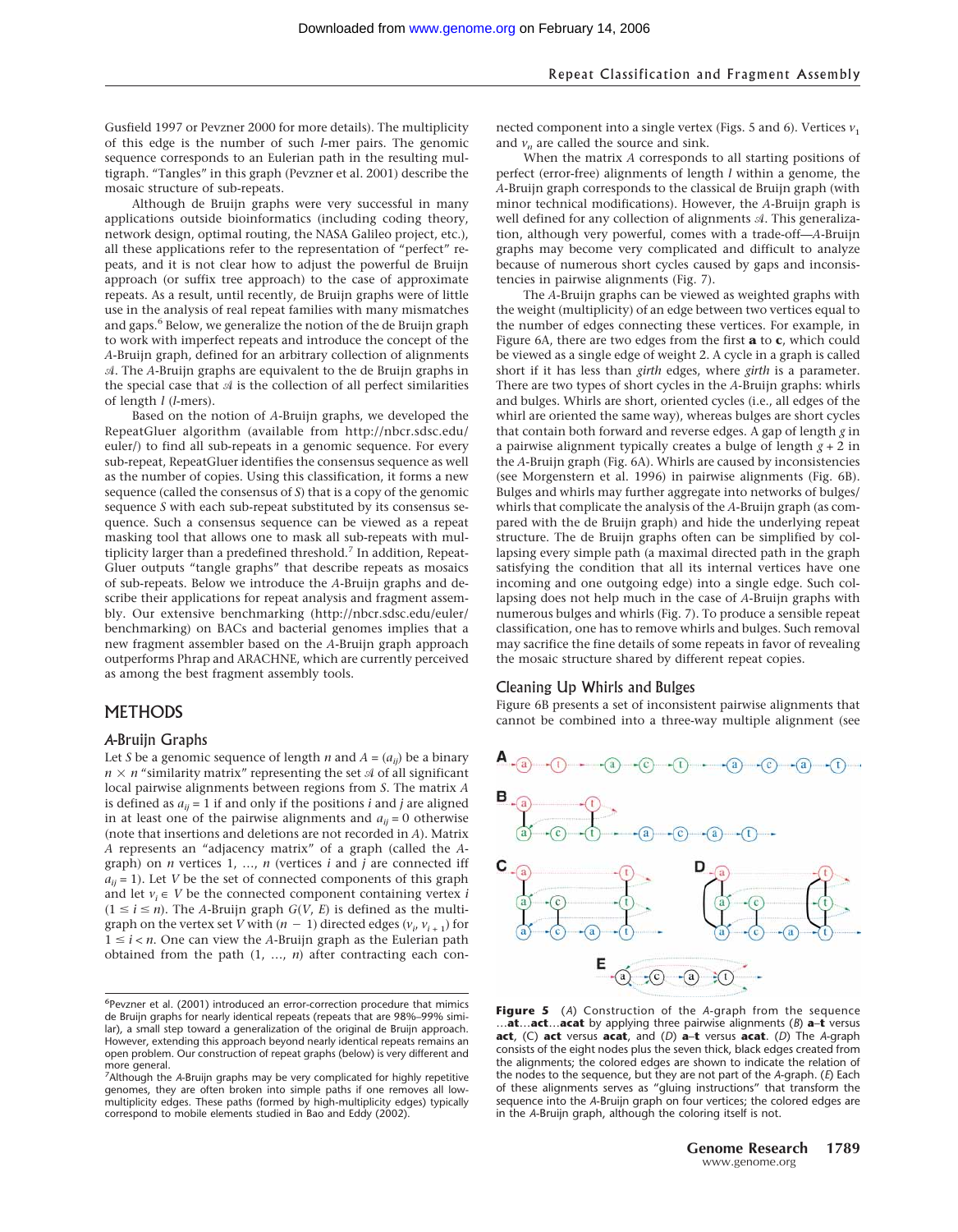

sistent pairwise alignments, for the genomic sequence …**at**…**act**…**acat**… with a repeat represented by three copies: **at**, **act**, **acat**. In the *A*-graphs, the thick, black edges connect vertices according to the adjacency matrix *A*. In the *A*-Bruijn graph, the colored edges show how the sequence threads through the vertices; they are also shown in the *A*-graph but technically are not part of it. Gaps in pairwise alignments create bulges in the *A*-Bruijn graph; for example, the third alignment in example *A* creates a bulge on vertices **c**, **a**, and **t** consisting of three edges (**c**, **a**), (**a**, **t**), and (**c**, **t**). Inconsistencies in pairwise alignments create whirls; for example, a blue whirl **a** → **c** → **a** in *B*. (*C*) *A*-graph and *A*-Bruijn graphs of a mismatch in the genomic sequence …**acat**…**acgt**….

Morgenstern et al. 1996 for more details on inconsistent pairwise alignments). Inconsistent pairwise alignments often can be transformed into consistent ones by either changing the positions of gaps or removing some matches from the alignments.<sup>8</sup>

Inconsistencies in pairwise alignments result in whirls in *A*-Bruijn graphs and present a major challenge in repeat analysis. A straightforward whirl removal may alter the consensus repeat sequence because some whirls may represent well-conserved parts of a repeat. We now describe an approach that eliminates inconsistencies from the alignments  $A$  rather than removing entire whirls.

For a vertex  $v$ , let  $P(v)$  be the set of positions in the connected component of the *A*-graph that was merged into *v* in the process of the *A*-Bruijn graph construction. A vertex  $\nu$  is called

Whirls may correspond either to inconsistencies in alignments or to very short tandem repeats. For the sake of simplicity, we assume that such short tandem repeats are not included in the alignments  $A$ .<sup>9</sup> In this case, every composite vertex *v* indicates a potential inconsistency within the alignments  $A$  and implies that some edges within the connected component on the set of positions  $P(v)$  have to be removed to make  $\mathcal A$  consistent [i.e.,  $a_{ii}$  should be changed from 1 to 0 for some positions *i* and *j* from *P*(*v*)]. However, deciding which edges have to be removed to produce a consistent set of pairwise alignments is a nontrivial problem. The simplest solution is to delete all edges within connected components of *A*-graphs corresponding to composite vertices. However, this solution may cause the RepeatGluer algorithm to deviate from the consensus repeat sequence in favor of a randomly chosen (and not necessarily representative) copy of a repeat. Below we describe a better approach based on splitting composite vertices (Fig. 8A,B).

Define a "split edge" as an edge of maximal multiplicity *m* among all edges connecting composite and noncomposite vertices in the *A*-Bruijn graph. Let *v* be the composite vertex incident to this edge and  $P(v)$  be the set of positions corresponding to *v*. A split edge of multiplicity *m* corresponds to *m* pairs of consecutive genomic positions; let *M* be the set of *m* positions within  $P(v)$  defined by this edge (note  $m < |P(v)|$ ). The splitting procedure removes all edges connecting the positions from *M* with the positions from  $P(v) \backslash M$  within connected component *v*, thus splitting *v* into at least two vertices. The matrix *A* is changed accordingly by setting  $a_{ij} = 0$  for every  $i \in M$ and  $j \in P(\nu) \backslash M$ . This ensures that at least one of the newly created vertices is noncomposite. The iterative splitting procedure con-

verges to a graph without composite vertices.

A bulge may be destroyed by removing any of its edges. We argue that the best way to destroy a bulge is to remove one of its low-multiplicity edges because high-multiplicity edges typically connect the most conserved positions in the repeat. In reality, the situation is significantly more complicated, because bulges are not isolated but form complex networks of bulges. This motivates the Maximum Subgraph with Large Girth (MSLG) Problem.

The MSLG Problem aims to remove bulges from the graph and amounts to finding a maximum weight sub-graph in the graph (i.e., a collection of edges of maximum total weight) that does not contain short cycles (cycles of length less than a parameter *girth*). The MSLG Problem with parameter *girth* =  $\infty$  is the

<sup>&</sup>lt;sup>8</sup>For example, inconsistent pairwise alignments in Figure 6B can be made consistent by moving the gap in the alignment of *at* and *acat* from positions 1–2 to positions 2–3.

<sup>&</sup>lt;sup>9</sup>Short tandem repeats deleted during whirl elimination can be easily added to the repeat graphs.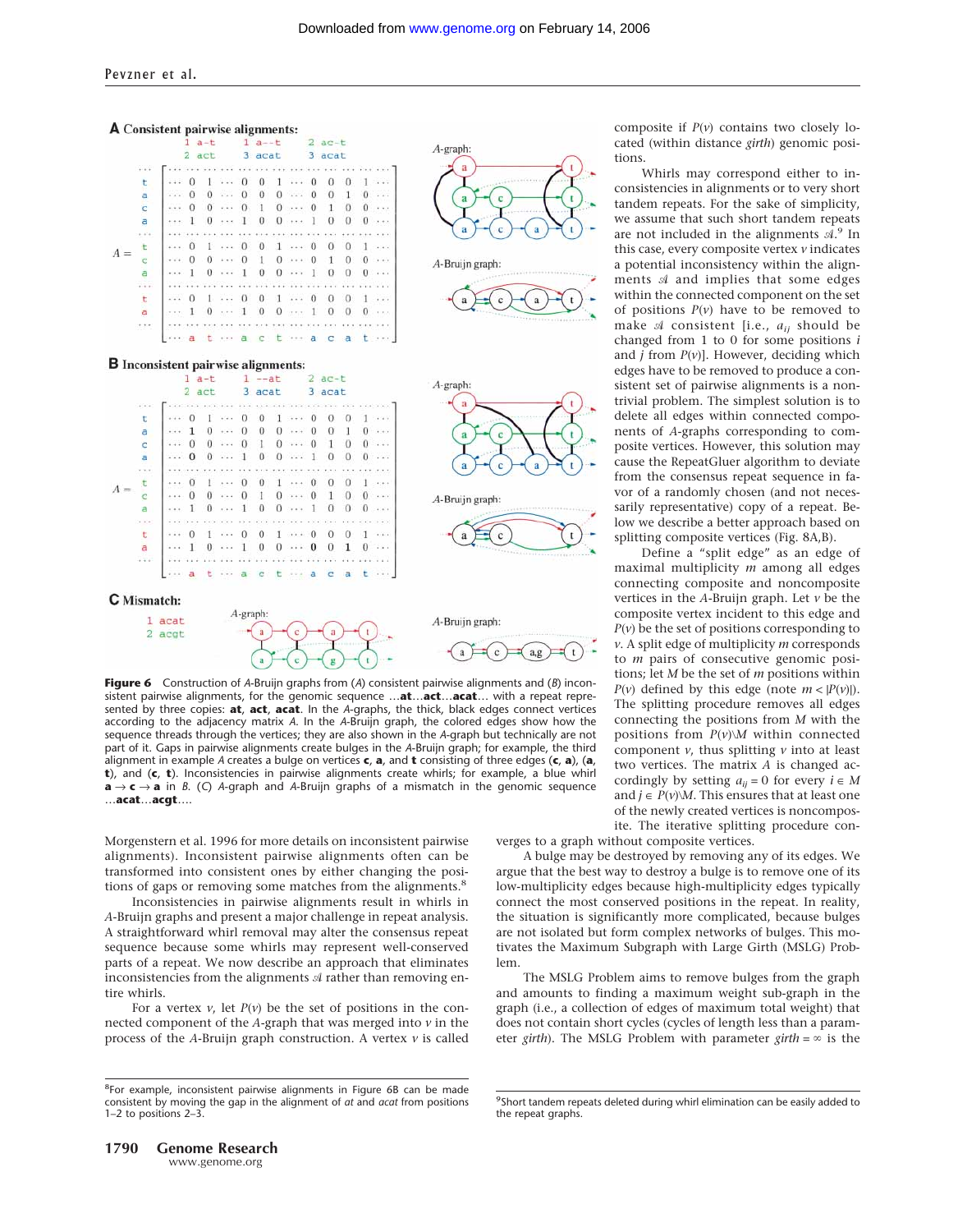

**Figure 7** A repeat region in an *A*-Bruijn graph in which alignment inconsistencies have caused a whirl and a network of bulges.

well-known and easy to solve Maximum Spanning Tree Problem (Cormen et al. 1989). However, for an arbitrary *girth*, the MSLG Problem is far from easy (S. Skiena, unpubl.); below we propose an approximation algorithm that produces good results (Fig. 8C). The bulge removal algorithm uses an optimal solution of the Maximum Spanning Tree Problem to arrive at an approximate solution of the MSLG Problem.

The algorithm finds a maximum spanning tree *T* in the *A*-Bruijn graph and analyzes the remaining edges in the graph in order of decreasing multiplicities. An edge is added to the graph if and only if it does not form a short cycle with already present edges; otherwise, it is deleted from the graph. Because bulge removal solves the shortest cycle problem at every iteration, it may appear to be rather time-consuming (*A*-Bruijn graphs contain millions of vertices even for bacterial genomes). However, for a typical genome, only a tiny fraction of edges is added to the graph while most edges are deleted efficiently because they form bulges with the tree *T*.

### RepeatGluer Algorithm

The input of the RepeatGluer algorithm is the genomic sequence *S* of length *n*, the  $n \times n$  similarity matrix *A*, and the parameter *girth*. The output is the classification of repeats (as described by tangles in repeat graphs) and the consensus sequence of *S*. In addition to whirl elimination and bulge removal, the algorithm includes other important steps (erosion, zigzag path straightening, and threading) that are discussed below. After performing these steps, every simple path in the resulting graph can be further collapsed into a single edge, resulting in the "repeat graph." The multiplicity of an edge in the repeat graph is defined as the multiplicity of the corresponding simple path. Every nonrepetitive region in the genome corresponds to an edge of multiplicity 1 (a "nonrepetitive edge") in the repeat graph, whereas repetitive regions correspond to edges of multiplicity >1 (sub-repeats in the genome). Repeat graphs provide a solution of the "repeat boundary problem" posed by Bao and Eddy (2002; Fig. 4A). If one deletes the nonrepetitive edges from the repeat graph, it gets broken into connected components called tangles (Pevzner et al. 2001). Tangles provide a concise representation of all repeats in a genome and specify the mosaic of sub-repeats forming a given repeat. Every edge within a tangle represents a sub-repeat, and every valid path in the tangle represents a sequence of subrepeats forming a given repeat.<sup>10</sup>

### *RepeatGluer Algorithm*

- 1. Construct the *A*-Bruijn graph from matrix *A*.
- 2. Eliminate whirls in the *A*-Bruijn graph by splitting the composed vertices (i.e., vertices that contain close positions) and modifying *A* accordingly.
- 3. Remove bulges from the *A*-Bruijn graph by constructing a maximum spanning tree and adding edges of the *A*-Bruijn

graph (in decreasing order of multiplicity) that do not form "short" cycles with already present edges.

- 4. Perform *girth* iterations of the erosion procedure in the graph by removing all leaves (except source and sink) in every iteration.
- 5. Straighten zigzag paths in the graph.
- 6. Thread the genomic sequence *S* through the graph, and form the consensus sequence of *S*.
- 7. Form the repeat graph by collapsing simple paths in the resulting graph. The multiplicity and the consensus sequence for an edge in the repeat graph are defined as the multiplicity and consensus sequence of the corresponding simple path.
- 8. Output repeat families as tangles in the repeat graph. Every tangle is a collection of edges (sub-repeats) with corresponding consensus sequences.

#### *Erosion*

Although the graph obtained after bulge removal does not contain short cycles, it still may contain many small tree-like subgraphs (remains of the bulges) that complicate further analysis of this graph (Fig. 8D). To delete the remains of the bulges, we apply the erosion procedure, which removes all leaves (vertices of total degree 1) from the graph except the source and the sink. The erosion procedure is repeated several times (the number is determined by the maximal gap allowed in the alignments  $A$ ) to remove the remains of all bulges from the graph.

#### *Zigzag Paths and Consensus Sequences of Sub-Repeats*

The graph generated after the erosion procedure typically consists of a small number of long simple paths. The question is how to define the consensus nucleotide for every vertex in the resulting graph. Every vertex *v* in the *A*-Bruijn graph is associated with its set of genomic positions *P*(*v*). We define a "consensus" nucleotide of *v* as the most frequent nucleotide at these positions (the nucleotides at these different positions may differ because of mismatches within different copies of repeats). The hope is that the sequence of consensus nucleotides along a simple path in the resulting graph spells out the consensus sequence of the subrepeat corresponding to this path.



**Figure 8** (*A*) Initial *A*-Bruijn graph (weighted graph representation instead of multigraph). (*B*) Whirl elimination. (*C*) Bulge removal. (*D*) Erosion. (*E*) Zigzag path straightening.

<sup>10</sup>RepeatGluer classifies repeat families in a single DNA strand. To account for both strands and for inverted repeats, one has to concatenate both DNA strands into a single sequence *S*.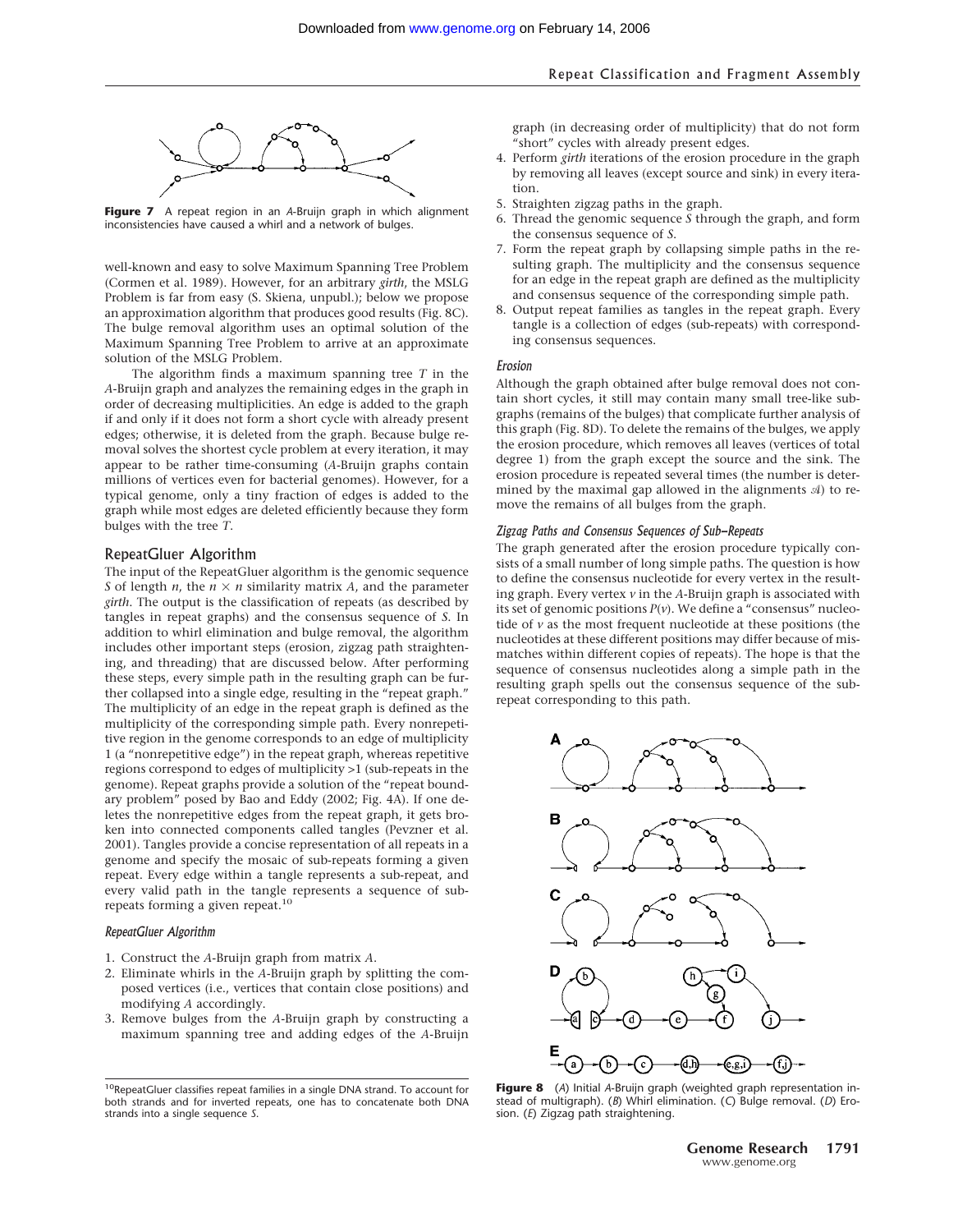However, the graph generated after the erosion procedure is a directed graph, and some of the simple paths in this graph may include both forward and reverse edges (zigzag paths). Although such paths are rare for highly conserved repeat families, less conserved repeat families may create complex networks of bulges in the *A*-Bruijn graph and lead to zigzag paths. We straighten every zigzag path from the start vertex *s* to the terminal vertex *t* by first computing *index*(*v*) for every intermediate vertex *v* on this path as the difference between the number of forward and reverse edges in the sub-path from the start vertex *s* to *v*. The straightened path (Fig. 8E) is defined as the path on the set of indices ranging from 0 to *index*(*t*). The set of genomic positions assigned to the vertex *i* on the straightened path is defined as the union of *P*(*v*) over all vertices *v* with *index*(*v*) = *i*. The consensus nucleotide of vertex *i* on the straightened path is defined as the most frequent nucleotide at these positions.

#### *Threading the Genomic Sequence Through the Graph*

The genomic sequence corresponds to an Eulerian path in the *A*-Bruijn graph. Some vertices of the *A*-Bruijn graph survive the bulge removal and erosion procedures whereas others are deleted, thus breaking the Eulerian path into segments. We attempt to "thread" this broken path through the resulting graph by repairing gaps between consecutive surviving segments.

Let  $v_1$ , ...,  $v_k$  be an arbitrary sequence of vertices in a directed graph *G*. *Path*(*G*,  $v_1$ , ...,  $v_k$ ) is defined as a path in *G* composed from the  $(k - 1)$  shortest directed paths between every pair of consecutive vertices  $v_i$  and  $v_{i+1}$  for  $1 \le i \le k$ . *Path*(*G*,  $v_1$ , ...,  $v_k$ ) is not uniquely defined in case there are multiple shortest paths for some pairs of vertices  $v_i$  and  $v_{i+1}$ . However, in our applications, this path is usually uniquely defined because the distances between consecutive vertices  $v_i$  and  $v_{i+1}$  are typically short and *G* does not have bulges.

Because every vertex *v* of the *A*-Bruijn graph *G* is associated with a set of genomic positions  $P(v)$ , one can label positions in the genomic sequence *S* by vertices of the graph *G* [a position *i* is labeled by vertex *v* iff  $i \in P(v)$ ]. Some positions in *S* may remain unlabeled because the erosion procedure deleted some vertices from the original *A*-Bruijn graph. However, the labels of positions along the sequence *S* define an (ordered) sequence of vertices  $v_1$ , ...,  $v_k$ . The path *Path*(*G*,  $v_1$ , ...,  $v_k$ ) is called the threading of genomic sequence *S* through the graph *G*. We define the "maximum threading span" as the maximum length of shortest paths between  $v_i$  and  $v_{i+1}$  ( $1 \le i \le k$ ) and remark that the maximum threading span for real genomes is typically small.

Threading defines a "consensus path" in *G* that spells out the consensus of genomic sequence *S* with all sub-repeats in *S* substituted by their consensus sequences. Threading also defines the multiplicity of every simple path  $p$  in  $G$  as the number of times the consensus path traverses *p*.

#### *Timing*

RepeatGluer is a polynomial-time algorithm that is very fast in practice: Under the assumption that *girth* and the maximum threading span are bounded, it runs in linear time (assuming the size of the input is defined by the number of 1s in the matrix *A*). RepeatGluer typically takes <10 min to generate a summary of repeats in a bacterial genome similar to that in Figure 4B (not counting the step that generates the similarity matrix  $A$ ).<sup>11</sup> In

fact, the most time-consuming part of any approach to repeat classification is hidden in the "pairwise similarities" step that precedes the RepeatGluer algorithm.

To illustrate the complexity of the problem, Figure 4C shows the greatly simplified tangle of the most common repeat in the first 1 Mb of human Chromosome X, representing (not surprisingly) *Alu* elements and their interactions with other repeats. Figure 4C shows several sub-repeats with length ranging from 3 to 278 bp and with multiplicities ranging from 3 to 30 (the complex structure of some *Alu* elements was also discussed in Perl et al. 2000 and Bao and Eddy 2002). These sub-repeats either represent common extensions of canonical *Alu* repeats or other repeats that are often found in conjunction with *Alu* repeats. Although these sub-repeats are not as frequent as the major *Alu* sub-repeats, a simple extrapolation implies that each of them may be present in at least 1% of all *Alu* repeats, resulting in tens of thousands of occurrences in the whole human genome. Therefore, careful analysis of these sub-repeats is important for studies of repeat evolution.<sup>12</sup>

#### Multiple Alignments

Given *t* sequences  $S_1$ , ...,  $S_t$  of total length *n* and  $t(t-1)/2$  pairwise alignments between these sequences, one can concatenate *S*1, …, *St* into a single sequence *S* of length *n* and compose the  $n \times n$  similarity matrix A from  $t(t-1)/2$  pairwise alignments. The only difference between the *A*-Bruijn graph of multiple sequences  $S_1$ , ...,  $S_t$  and the *A*-Bruijn graph of a single sequence *S* is that edge  $(v_i, v_{i+1})$  is removed from the *A*-Bruijn graph of multiple sequences if positions  $i$  and  $(i + 1)$  in  $S$  correspond to the last and the first positions in the consecutive sequences  $S_k$  and  $S_{k+1}$ . Therefore, the *A*-Bruijn graph may have up to *t* sources and *t* sinks.

Our approach to multiple alignment $^{13}$  follows the spirit of the recent pioneering work by Lee et al. (2002), who were the first to ask the provocative question, "Should multiple alignment be linear?" Most multiple alignment algorithms are based on progressive application of pairwise alignments; CLUSTALW (Thompson et al. 1994) is an example of very efficient software based on this approach. However, Thompson et al. (1994) highlighted some problems with progressive multiple alignments, most importantly, dependence on the order of pairwise alignments. Lee et al. (2002) highlighted an even more troublesome aspect of the classical notion of multiple alignment: It assumes that all regions of all sequences are homologous over the entire length. The problems with this assumption are well known; in fact, experienced CLUSTALW users clip the sequences before alignment to remove nonhomologous parts.

<sup>&</sup>lt;sup>11</sup>We emphasize that highly repetitive sequences correspond to a similarity matrix with a large number of 1s, which may be quadratic in the length of the sequence. Although it does not present a problem for genomes under study, it may present a problem for longer genomes. A possible approach to reducing

the running time in this case is to limit the number of 1s for each column/row. Such filtering of 1s in the similarity matrix has to be done with caution to ensure that all copies of a mobile element are "glued together" with high probability (e.g., all copies of a perfect *m*-copy repeat can be glued with *m* - 1 1s instead of *m*<sup>2</sup> 1s). Also, blocks of adjacent 1s are represented as position and length. Another approach (that is equivalent to the "repeat masking" procedure used in many WGS assemblers) is to simply glue together all

predefined high-multiplicity repeats at the preprocessing stage.<br><sup>12</sup>If one removes low-multiplicity edges from the graph in Figure 4C, the resulting path on four bold edges will correspond to the consensus Alu repeat. Other transposable elements can be extracted from the *A*-Bruijn graphs by applying different thresholds depending on the multiplicity of the transposable element (applications of RepeatGluer for finding transposable elements will be described elsewhere).

<sup>&</sup>lt;sup>13</sup>Multiple alignment is not a focus of this paper, and the goal of this section is simply to introduce the construction that is used in the follow-up fragment assembly section (we view fragment assembly as multiple alignment of reads). The applications of RepeatGluer for multiple alignment of proteins with shuffled domains will be described elsewhere.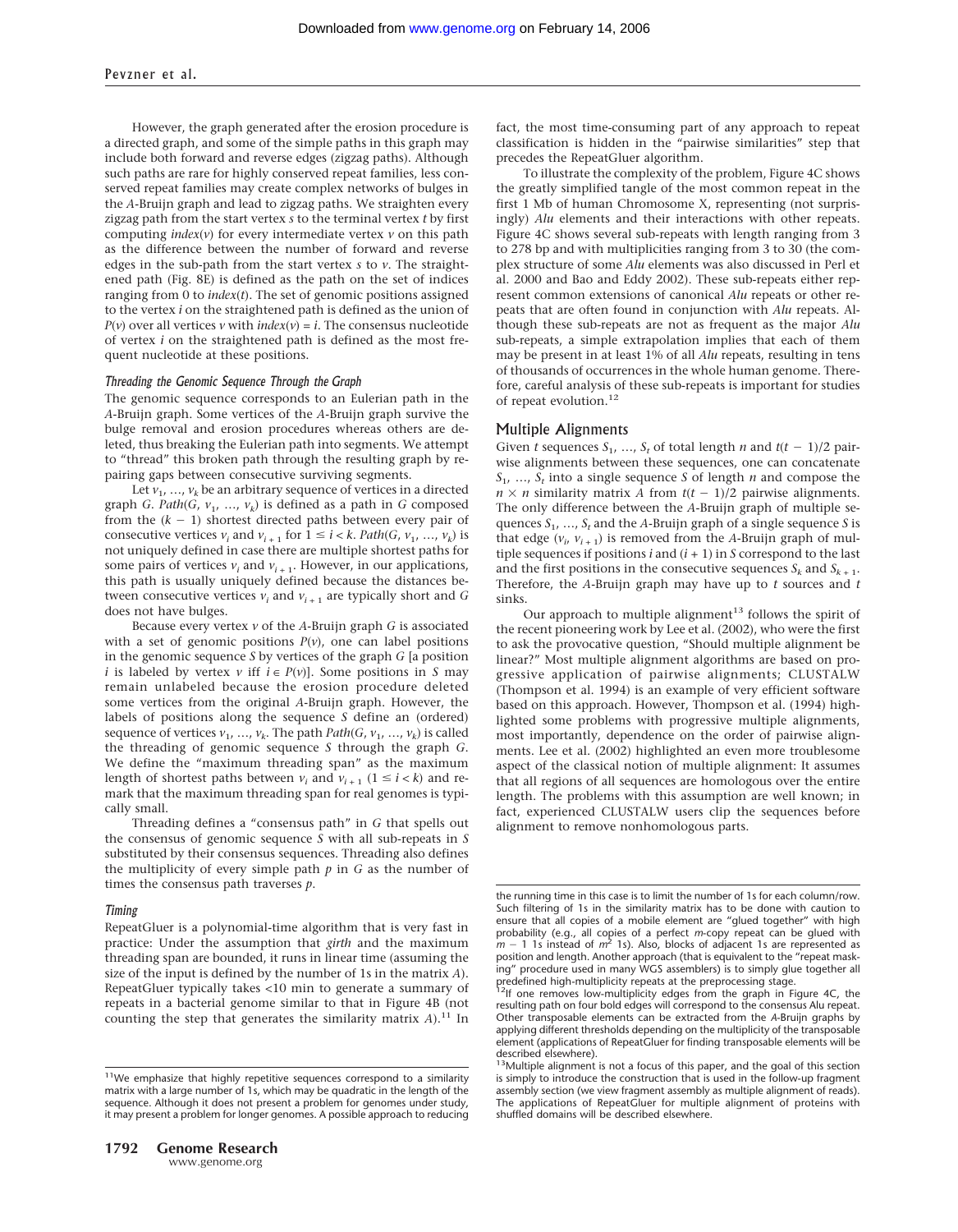Lee et al. (2002) addressed this problem by introducing the notion of partial order graphs of multiple alignments and designing a new Partial Order Alignment (POA) multiple alignment algorithm. POA outputs graphs that are similar to the tangles produced by our approach. However, POA suffers from the same order dependency as CLUSTALW, whereas our *A*-Bruijn graph approach is order-independent. In addition, the approach in Lee et al. (2002) is not suitable for proteins with shuffled domain structure (no cycles in the partial order graphs), whereas our approach handles this case as well.

#### Constructing *A*-Bruijn Graphs Without the Similarity Matrix

The construction of the *A*-Bruijn graph assumes that the genomic sequence *S* and the matrix *A* are given. A surprising and useful property of the *A*-Bruijn graph is that it often can be constructed from alignments of substrings of *S* without knowledge of the entire sequence *S* and matrix *A*. The key idea here is that if reads "cover" the entire genome, then "gluing" of reads produces the same *A*-Bruijn graph as "gluing" of genomic sequences. The order in which the reads are subjected to such gluing (multiple alignment of reads) does not affect the resulting *A*-Bruijn graph.

A set of substrings {*S*1, …, *St* } of a genomic sequence *S* is called a "covering" set if for every pair of consecutive positions in *S* there exists a substring  $S_i$  ( $1 \le i \le t$ ) containing these positions. Let *S* be an (unknown) genomic sequence of an (unknown) length with an (unknown) alignment matrix *A* (we assume that  $a_{ii}$  = 1 for all  $1 \le i \le n$ ). Let  $S_1$ , ...,  $S_t$  be a covering set of strings for *S*, and  $\mathcal A$  be the collection of  $t(t-1)/2$  sub-matrices of *A* for every pair of substrings  $S_i$  and  $S_j$ . Every such  $|S_i| \times |S_j|$  sub-matrix is a snapshot of a "small" area of matrix *A* (|*Si* | is the length of the string *Si* ). The question is whether one can reconstruct the *A*-Bruijn graph from these snapshots rather than from the entire matrix *A*.

We emphasize that neither coordinates of the strings  $S_1$ , ..., *St* , nor their ordering in the sequence *S* is known. However, one can prove that the *A*-Bruijn graph of sequence *S* and the *A*-Bruijn graph of sequence *S'* coincide, where *S'* is a concatenation of  $S_1$ , ...,  $S_t$  (in any order) and *A*<sup> $\prime$ </sup> is the corresponding block matrix, comprised of the matrices in  $\mathcal{A}$ . Indeed, the condition  $a_{ii} = 1$ ensures that all replicas of node *i* in different substrings are glued together in *A*. The covering condition ensures that all nodes and edges produced by *S* occur at least once in *S'* and that all additional gluings specified by *A* are also specified in *A*. Therefore, the *A*-Bruijn graph of sequence *S* and the *A*-Bruijn of any collection of its covering substrings concatenated in an arbitrary order are the same. An important implication of this fact is that RepeatGluer leads to a new and efficient fragment assembly algorithm. $14$ 

To assemble reads  $S_1$ , ...,  $S_t$  into a genomic sequence, one concatenates them (in any order) to form a sequence *S'* of length *n*, composes the set of all pairwise alignments between reads into an  $n'' \times n'$  similarity matrix *A'*, and constructs the *A'*-Bruijn graph of reads *S*1, …, *St* . Below we describe a modification of the RepeatGluer algorithm for fragment assembly.

#### Fragment Assembly

After Myers et al. (2000) proved that large genomes can be assembled in the WGS approach, there was an explosion of new fragment assemblers (Pevzner et al. 2001; Aparicio et al. 2002; Batzoglou et al. 2002; Wang et al. 2002; Mullikin and Ning 2003). Surprisingly enough, although these assemblers were successful in assembling large genomes, Phrap (Green 1994) remains the dominant BAC assembly tool.

BAC sequencing becomes particularly important when the genomic projects move into the finishing stage. "Extreme fragment assembly" (like assembly of the highly repetitive Y-chromosome) is an open problem: Many BACs and bacterial genomes remain unassembled or assembled with likely errors. The accuracy of the recently released WGS assemblers as compared with Phrap remains unclear when it comes to assembly of BACs or bacterial genomes. Moreover, there are some problems with recent assemblies of mammalian genomes, and revealing comparative strengths and weaknesses of WGS assemblers may lead to better quality assembly of mammalian genomes.

Many difficult-to-assemble BACs are comparable in complexity to bacterial genomes and require significant finishing efforts. Although Phrap makes assembly errors for long and repetitive genomes, it is an excellent tool for assembling low-coverage nonrepetitive regions and using low-quality reads (Yang 2002).<sup>1</sup> In contrast, the genome-scale assemblers outperform Phrap in assembling highly repetitive regions but discard low-quality reads and read ends to ensure that the assembly is error-free. For example, the Celera assembler (Myers et al. 2000) carefully trims reads to ensure that the remaining portions are at least 98% accurate. Such trimming significantly reduces the coverage and leads to an increased number of contigs as compared with Phrap, which carefully analyzes Phred quality values and meticulously works with untrimmed read ends. This observation implies that the best WGS assemblers are not necessarily the best BAC assemblers.

We recently developed the EULER assembler (available at http://nbcr.sdsc.edu/euler), which has proved to be very accurate in handling high-quality reads in highly repetitive regions (Pevzner et al. 2001). However, as with other recently developed assemblers, EULER produced more contigs than Phrap when assembling low-coverage regions and low-quality reads. Our goal is therefore to build an accurate assembler that combines EULER's accuracy in analyzing repeats with Phrap's ability to handle lowcoverage regions, low-quality reads, and read ends.<sup>16</sup> Fragment-Gluer does not remove low-quality reads and does not trim lowquality read ends, yet still maintains high accuracy of assemblies. It also uses less memory than the original EULER (by eliminating the huge hash tables), thus overcoming a major bottleneck in applying EULER to larger genomes.

<sup>14</sup>The informed reader may notice parallels between our *A*-Bruijn graph approach to fragment assembly and two earlier approaches pioneered by Idury and Waterman (1995) and Myers (1995). Although the earlier algorithms look very different, both implicitly tried to develop the idea of the repeat graph. Myers tried doing this by collapsing the overlap graph at the level of read (∼500 bp) resolution, whereas Idury and Waterman tried simplifying the de Bruijn graph at the level of *l*-mer resolution. Our key contribution is the *A*-Bruijn graph construction that deals with fragment assembly at the level of single-nucleotide resolution. This increased granularity alleviates challenging algorithmic problems that we faced trying to design an efficient assembler for low-coverage regions and low-quality reads/read ends.

<sup>&</sup>lt;sup>15</sup> Low-quality reads can be defined as reads with fewer than 100 positions with Phred quality values above 15.

 $16$ It may sound like a simple integration problem, but it turned out to be a very difficult task that required development of a new idea for fragment assembly (our FragmentGluer algorithm, implemented in EULER+). The difficulty is that it is unclear how the algorithmic ideas used in the recent WGS assemblers can be adjusted for working with low-coverage and low-quality sequencing data (like read ends).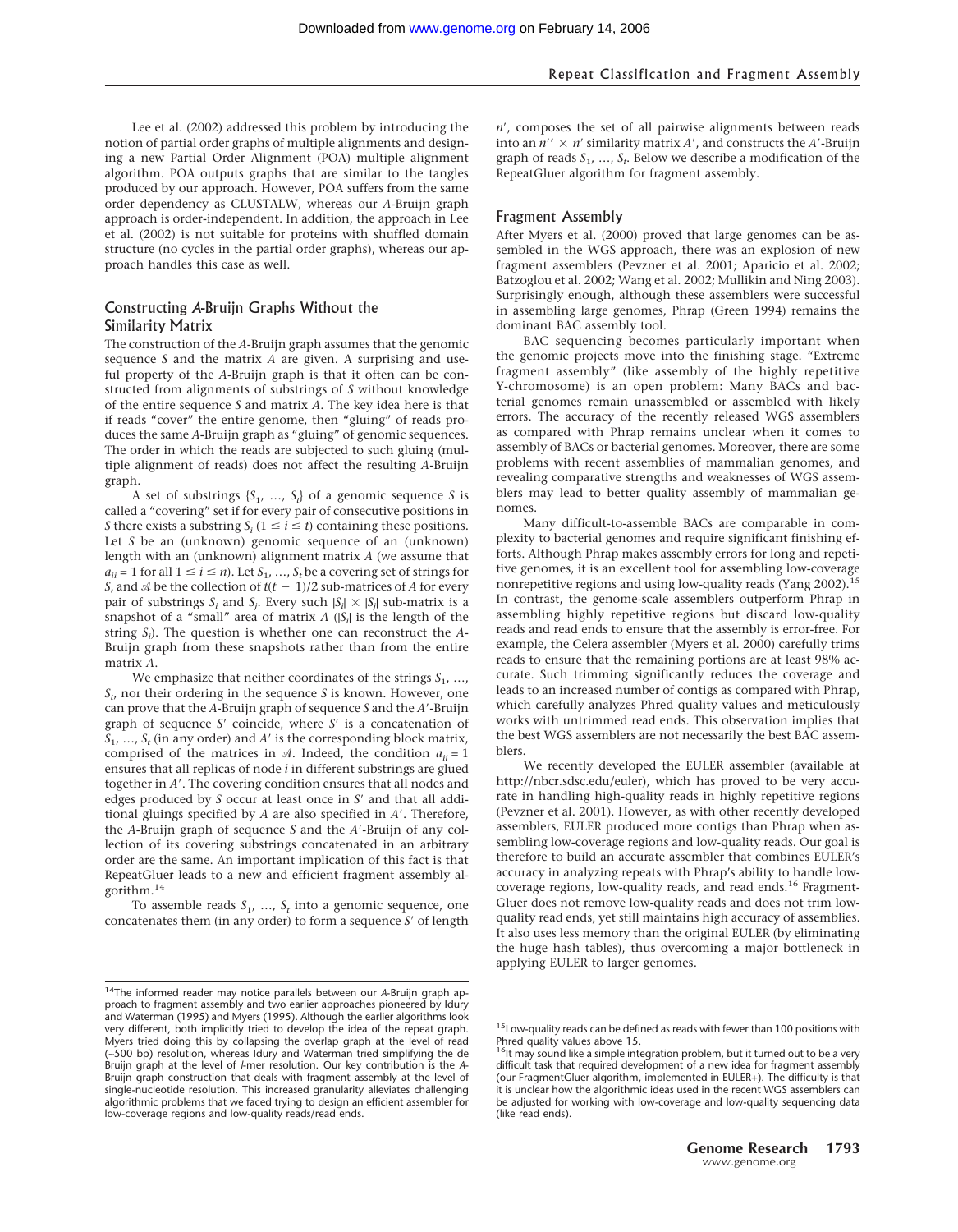The input of FragmentGluer is a set of reads {*S*1, …, *St* }, a set of pairwise alignments between some of the  $t(t - 1)/2$  pairs of reads, a parameter *girth*, and a set of "mate-pairs" (pairs of reads) with corresponding "mate-pair distances." FragmentGluer assembles the reads into a set of contigs and classifies repeats in the process of fragment assembly.

#### *FragmentGluer Algorithm*

- 0a. Identify and remove chimeric reads from  $\{S_1, \ldots, S_t\}$ .
- 0b. Concatenate the remaining reads and their reverse complements into a sequence of length *n* and compose the  $n \times n$ similarity matrix *A* from the pairwise alignments of reads.
- 1. Construct the *A*-Bruijn graph of sequences  $S_1$ , ...,  $S_t$  from the matrix *A*.
- 2. Eliminate whirls in the *A*-Bruijn graph by splitting the composed vertices, and modify the matrix *A* accordingly.
- 3. Remove bulges from the *A*-Bruijn graph by constructing a maximum spanning forest and adding edges of the *A*-Bruijn graph (in decreasing order of multiplicities) that do not form "short" cycles with already present edges.
- 4. Perform *girth* iterations of the erosion procedure in the graph by removing all leaves in every iteration.
- 4a. Recover sources and sinks by adding, for every leaf, a longest path of removed vertices attached to the leaf.
- 5. Straighten zigzag paths in the graph.
- 6. Thread each read through the graph and define the coverage of a vertex in the graph as the number of reads that are threaded through this vertex. Define coverage of simple paths as the average coverage of their vertices.
- 7. Form the repeat graph by collapsing simple paths in the graph. The consensus sequence of an edge in the repeat graph is defined as the consensus sequence of the corresponding simple path. The multiplicity of an edge in the repeat graph is defined by the EULER Copy Number algorithm (Pevzner and Tang 2001).
- 8. Output repeat families as tangles in the repeat graph. Every tangle is a collection of edges (sub-repeats) with corresponding consensus sequences.
- 9. Transform mate-pairs into mate-paths in the graph obtained after step 6, and perform equivalent transformations on the resulting set of mate-paths (Pevzner and Tang 2001).
- 10. Define contigs as consensus sequences of simple paths in the resulting graph. Assemble the resulting contigs into scaffolds by the EULER Scaffolding algorithm (Pevzner and Tang 2001).

The FragmentGluer algorithm addresses the following complications of the assembly problem:

#### *Identification of Chimeric Reads (Step 0a)*

Huang (1992, 1996) and Green (1994) were the first to develop efficient algorithms for chimeric read identification. Our new approach is influenced by these ideas and is based on a modification of the first four steps of the RepeatGluer algorithm (to be described elsewhere).

#### *Analyzing Reads From Both DNA Strands (Step 0b)*

We double the set of reads by adding the reverse complement of every read to the pool of all reads. Thus, for every vertex in the *A*-Bruijn graph, there is a complementary vertex (inverted repeats may merge some of these pairs of vertices into a single vertex). At every step of further analysis, to preserve strand symmetry, we analyze both vertices of such pairs at the same time.

#### *Protecting Sources and Sinks From Erosion (Step 4a)*

The set of reads typically does not cover the genomic sequence, thus creating gaps in the coverage and generating many gapinduced sources and sinks in *A*-Bruijn graphs. These gap-induced sources and sinks have to be protected against the erosion procedure.

#### *Finding Multiplicities of Repeats (Step 7)*

Although high coverage usually correlates with high repeat multiplicity, the attempts to accurately derive multiplicities from coverage alone failed at the genomic scale. To address this complication, we use the EULER Copy Number algorithm (Pevzner and Tang 2001) to derive multiplicities of edges in the repeat graphs.

*Analyzing Mate-Pairs and Spurious Similarities in Matrix* A *(Steps 9, 10)* To assemble reads from low-coverage regions, one has to take into account short alignments between read ends. Such short overlaps may either indicate connections in low-coverage regions or spurious similarities that further tangle the *A*-Bruijn graph. Equivalent transformations with mate-pair data untangle the *A*-Bruijn graph and allow one to distinguish between these two situations (see Pevzner and Tang 2001 for details).

#### RESULTS AND DISCUSSION

#### Benchmarking

How accurate are the (finished) sequence of the human genome and the (unfinished) sequence of the mouse genome? How many highly repetitive BACs (e.g., BACs from the Ychromosome) or bacterial genomes deposited in GenBank have assembly errors? To answer these questions, one should first answer this question: "What is the accuracy of the assemblers used in these projects?" Unfortunately, this question remains unanswered because only limited benchmarking of these assembly tools has been published so far (Pevzner et al. 2001; Pop et al. 2002, 2004; Yang 2002). Few biologists realize that the mouse and rat genomic WGS assemblies are likely to have thousands of assembly errors resulting in "misjoint" segments and collapsed repeats. Mouse and rat genomic sequences reveal a surprisingly large number of microrearrangements (as compared with human) for species that diverged just 14 million years ago, an indication that these genomes may be assembled with some errors. Moreover, the rate of microrearrangements in the rat lineage is three times higher than in the mouse lineage, thus pointing to potential misassemblies in the rat genome (Bourque et al. 2004). Such misassemblies may disrupt genes, disconnect genes and regulatory regions, and lead to other serious annotation problems.

The recent assemblies of the mouse and rat genomes are triumphs of the WGS approach. However, there is no doubt that these genomes have many assembly errors, and it remains unclear how to correct these errors in the future. It is now clear that finishing procedures are much more expensive than generating the shotgun reads even for bacterial, let alone mammalian, genomes. Because no mammalian WGS project has been finished yet, we can only speculate that the cost of such efforts may be prohibitive. The question then arises whether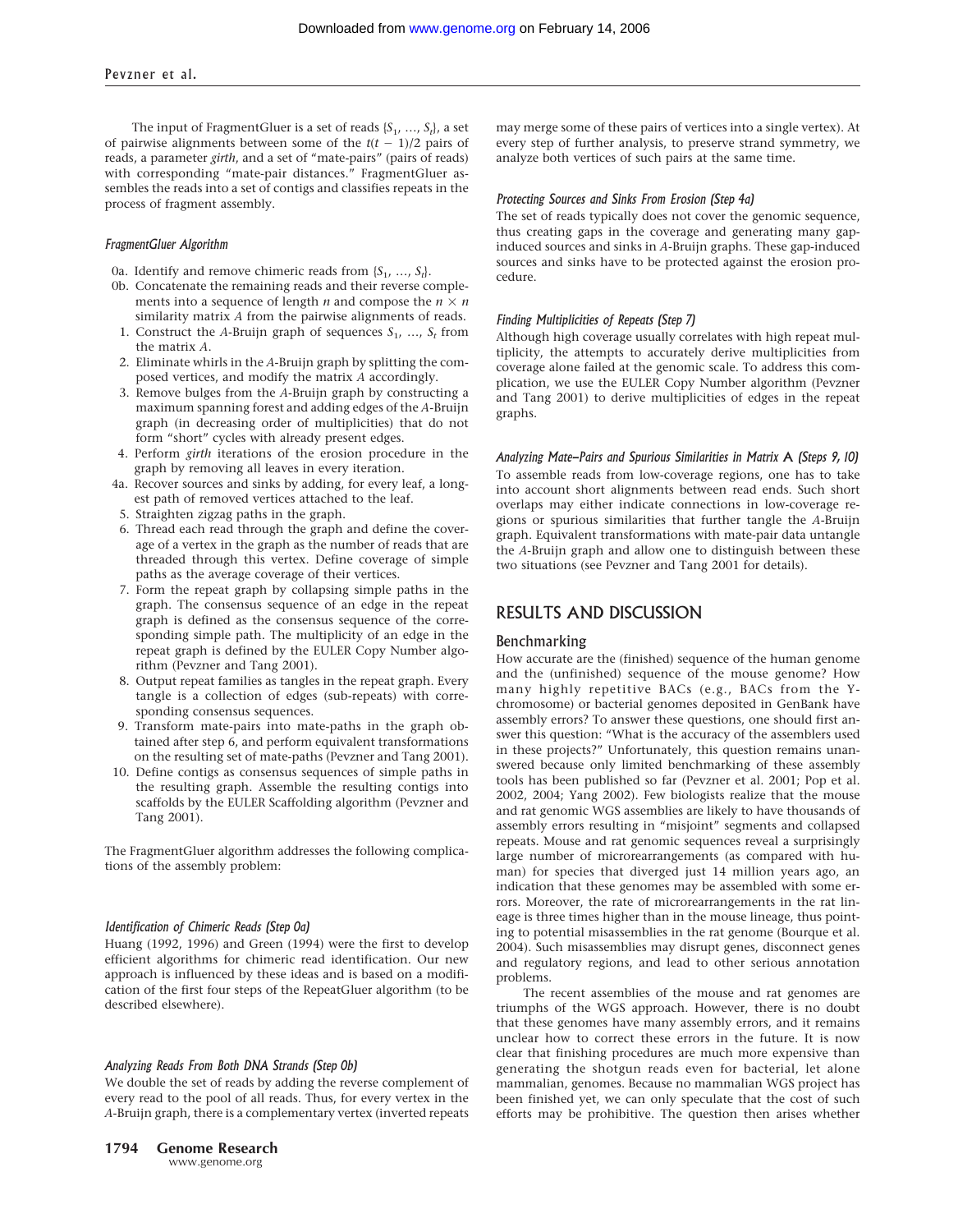there is any way to improve the accuracy of the WGS assemblies in silico.

The surprising thing is that both the old (CAP, Phrap, and TIGR), and the new (ARACHNE, Celera, and Phusion) assemblers had rather limited benchmarking in a rigorous academic setting. We argue that benchmarking on accurately finished BACs and bacterial genomes may reveal the comparative strengths of different assemblers. If an assembler has weaknesses in assembling bacterial genomes and BACs, there is no reason to believe that these weaknesses do not propagate to longer genomes. We therefore chose Phrap and Arachne (which are the most widely used assemblers today) for a rigorous benchmarking study of BAC and bacterial assemblies. We developed a benchmarking software suite (that, in particular includes all BACs from human Chromosome 20) and conducted the largest comparative test of fragment assemblers so far.

Our benchmarking results for three publicly available benchmarking samples are available at the Web site http:// nbcr.sdsc.edu/euler/benchmarking. The WUSTL sample was designed by S.P. Yang to ensure that BACs are free from misassembly artifacts. The Sanger Center sample consists of all reads in human Chromosome 20 (organized in a BAC-by-BAC fashion), prepared by Jim Mullikin. The TIGR sample of bacterial genomes was designed by Mihai Pop (Pop et al. 2004).

The Sanger Center sample describes benchmarking of 518 BACs from human Chromosome 20. For this sample, Phrap misassembled 37 contigs, ARACHNE misassembled 17, and EULER+ misassembled 7. EULER+ also had the least number of missing repeat copies (four), ahead of Phrap (five) and Arachne (nine). The average number of contigs per clone was the least for EULER+ (6.2) and Phrap (6.8), with ARACHNE producing significantly more contigs (13.8), thus making it difficult to use ARACHNE in high-volume BAC sequencing. Coverage produced by all three programs was comparable (Phrap produced slightly higher coverage than EULER+ and ARACHNE).

The analysis of the TIGR sample indicates that as soon as the number of repeats increases, Phrap becomes unacceptable, producing a large number of "difficult-to-fix" assembly errors. In contrast, both ARACHNE and EULER+ withstand this increase in repeats (no assembly errors), with EULER+ still producing a significantly smaller number of contigs than ARACHNE.

EULER+ represents a significant improvement as compared with our previous EULER as seen from benchmarking of EULER in Yang (2002) and benchmarking of EULER+ at http://nbcr.sdsc. edu/euler/benchmarking on the same sample. We observed that the repeat graphs are less fragmented in EULER+ as compared with EULER, because local alignments (used in EULER+) better glue the repeat graph than *l*-mers (used in EULER). For BACs and bacterial genomes, the core structure of the repeat tangles remains roughly the same, but is somewhat simplified in EULER+; slight differences between repeat copies cause less branching within a tangle in EULER+ than in EULER. Generating the repeat graphs for larger, highly repetitive genomes remains a challenging algorithmic problem.

# ACKNOWLEDGMENTS

We are indebted to Derrek Kisman, Ming Li, and Bin Ma, who kindly modified their PatternHunter software for our purposes, and to Shiaw-Pyng Yang for providing a sample of "difficult-toassemble" BACs. We are grateful to Concordia Chen and Vagisha Sharma for benchmarking ARACHNE and to David Jaffe for help with installing it. We are grateful to Vineet Bafna, Fan Chung Graham, Ron Graham, Alkes Price, and Steven Skiena for helpful discussions, and to the anonymous referees for many more helpful suggestions. This work was supported by NHGRI grant 1 R01 HG02366.

The publication costs of this article were defrayed in part by payment of page charges. This article must therefore be hereby marked "advertisement" in accordance with 18 USC section 1734 solely to indicate this fact.

# REFERENCES

- Agarwal, P. and States, D. 1994. The Repeat Pattern Toolkit (RPT): Analyzing the structure and evolution of the *C. elegans* genome. *Proc. Int. Conf. Intel. Syst. Mol. Biol.* **2:** 1–9.
- Aparicio, S., Chapman, J., Stupka, E., Putnam, N., Chia, J., Dehal, P., Christoffels, A., Rash, S., Hoon, S., Smit, A., et al. 2002. Whole-genome shotgun assembly and analysis of the genome of *Fugu rubripes*. *Science* **297:** 1301–1310.
- Bailey, J., Yavor, A., Viggiano, L., Misceo, D., Horvath, J., Archidiacono, N., Schwartz, A., Rocchi, M., and Eichler, E. 2002. Human-specific duplication and mosaic transcripts: The recent paralogous structure of chromosome 22. *Am. J. Hum. Genet.* **70:** 83–100.
- Bao, Z. and Eddy, S. 2002. Automated de novo identification of repeat sequence families in sequenced genomes. *Genome Res.* **8:** 1269–1276.
- Batzoglou, S., Jaffe, D., Stanley, K., Butler, J., Gnerre, S., Mauceli, E., Berger, B., Mesirov, J., and Lander, E. 2002. Arachne: A whole-genome shotgun assembler. *Genome Res.* **12:** 177–189.
- Bedell, J., Korf, I., and Gish, W. 2000. MaskerAid: A performance enhancement to RepeatMasker. *Bioinformatics* **16:** 1040–1041.
- Bocker, S. 2003. Sequencing from compomers: Using mass spectrometry for DNA de-novo sequencing of 200+ nt. In *3rd Workshop on Algorithms in Bioinformatics, Budapest, Hungary, September 2003.* Lecture Notes in Computer Science, **2812:** 476–497. Springer-Verlag, Berlin.
- Bourque, G., Pevzner, P., and Tesler, G. 2004. Reconstructing the genomic architecture of ancestral mammals: Lessons from human, mouse, and rat genomes. *Genome Res.* **14:** 507–516.
- Cormen, T., Leiserson, C., and Rivest, R. 1989. *Introduction to algorithms.* The MIT Press, Cambridge, MA.
- de Bruijn, N. 1946. A combinatorial problem. *Koninklije Nedderlandse Academie van Wetenshappen Proc.* **A49:** 758–764.
- Delcher, A., Kasif, S., Fleischmann, R., Peterson, J., White, O., and Salzberg, S. 1999. Alignment of whole genomes. *Nucleic Acids Res.* **27:** 2369–2376.
- Green, P. 1994. Documentation for PHRAP.
- http://www.genome.washington.edu/UWGC/analysistools/phrap.htm. Gusfield, D. 1997. *Algorithms on strings, trees, and sequences. Computer*
- *science and computational biology.* Cambridge University Press. Heber, S., Alekseyev, M., Sze, S., Tang, H., and Pevzner, P. 2002. Splicing graphs and EST assembly problem. *Bioinformatics* **18 Suppl.**
- **1:** S181–S188. Huang, X. 1992. A contig assembly program based on sensitive detection of fragment overlaps. *Genomics* **14:** 18–25.
- ———. 1996. An improved sequence assembly program. *Genomics* **33:** 21–31.
- Idury, R. and Waterman, M. 1995. A new algorithm for DNA sequence assembly. *J. Comput. Biol.* **2:** 291–306.
- Kurtz, S., Ohlebusch, F., Schleiermacher, C., Stoye, J., and Giegerich, R. 2000. Computation and visualization of degenerate repeats in complete genomes. *Proc. Int. Conf. Intel. Syst. Mol. Biol.* **8:** 228–238.
- Kurtz, S., Choudhuri, J., Ohlebusch, E., Schleiermacher, C., Stoye, J., and Giegerich, R. 2001. REPuter: The manifold applications of repeat analysis on a genomic scale. *Nucleic Acids Res.* **29:** 4633–4642.
- Lee, C., Grasso, C., and Sharlow, M. 2002. Multiple sequence alignment using partial order graphs. *Bioinformatics* **18:** 452–464.
- Li, X. and Waterman, M.S. 2003. Estimating the repeat structure and length of DNA sequences using *L*-tuples. *Genome Res.* **13:** 1916–1922.
- Morgenstern, B., Dress, A., and Werner, T. 1996. Multiple DNA and protein sequence alignment based on segment-to-segment comparison. *Proc. Natl. Acad. Sci.* **93:** 12098–12103.
- Mullikin, J. and Ning, Z. 2003. The Phusion assembler. *Genome Res.* **13:** 81–90.
- Myers, E.W. 1995. Toward simplifying and accurately formulating fragment assembly. *J. Comput. Biol.* **2:** 275–290.
- Myers, E.W., Sutton, G.G., Delcher, A.L., Dew, I.M., Fasulo, D.P., Flanigan, M.J., Kravitz, S.A., Mobarry, C.M., Reinert, K.H., Remington, K.A., et al. 2000. A whole-genome assembly of *Drosophila*. *Science* **287:** 2196–2204.
- Peer, I., Arbili, N., and Shamir, R. 2002. A computational method for resequencing long DNA targets by universal oligonucleotide arrays. *Proc. Natl. Acad. Sci.* **99:** 15492–15496.
- Perl, A., Colombo, E., Samoilova, E., Butler, M., and Banki, K. 2000. Human transaldolase-associated repetitive elements are transcribed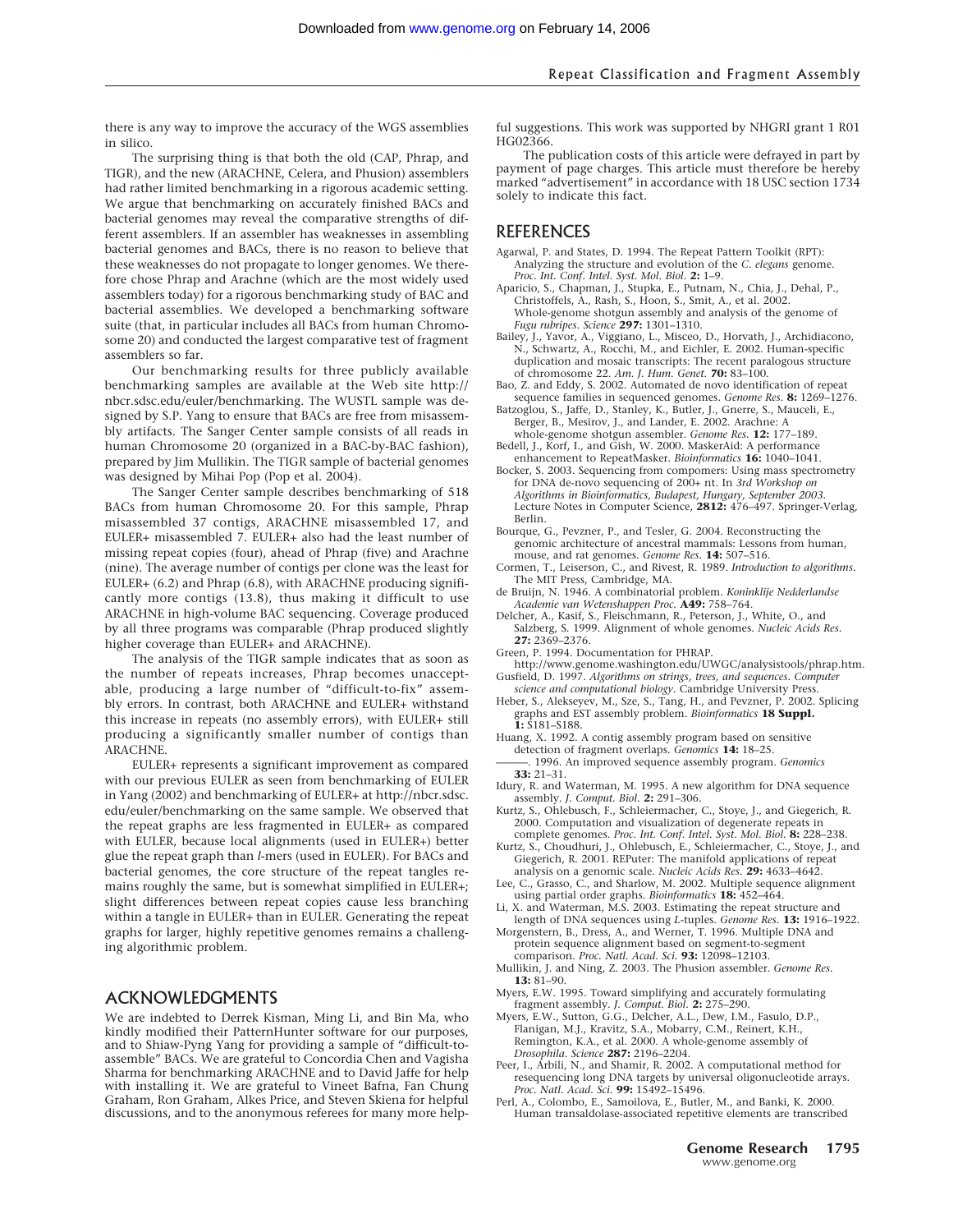by RNA polymerase III. *J. Biol. Chem.* **275:** 7261–7272.

- Pevzner, P. 1989. *l*-tuple DNA sequencing: Computer analysis. *J. Biomolecular Struct. Dyn.* **7:** 63–73.
- ———. 2000. *Computational molecular biology: An algorithmic approach*.
- The MIT Press, Cambridge, MA. Pevzner, P. and Tang, H. 2001. Fragment assembly with double-barreled
- data. *Bioinformatics* **17:** S225–S233. Pevzner, P., Tang, H., and Waterman, M. 2001. An Eulerian path approach to DNA fragment assembly. *Proc. Natl. Acad. Sci.* **98:** 9748–9753.
- Pop, M., Salzberg, S., and Shumway, M. 2002. Genome sequence assembly: Algorithms and issues. *IEEE Computer* **35:** 47–54.
- Pop, M., Kosack, D., and Salzberg, S. 2004. Hierarchical scaffolding with Bambus. *Genome Res.* **14:** 149–159.
- Shamir, R. and Tsur, D. 2001. Large scale sequencing by hybridization. In *Proceedings of the Fifth Annual International Conference on Computational Molecular Biology (RECOMB-01), Montreal, Canada, April 2001* (eds. T. Lengauer et al.), pp. 267–279. ACM Press, New York.
- Thompson, J., Higgins, D., and Gibson, T. 1994. CLUSTAL W: Improving the sensitivity of progressive multiple sequence alignment through sequence weighting, position-specific gap penalties and weight matrix choice. *Nucleic Acids Res.* **22:** 4673–4680.
- Volfovsky, N., Haas, B., and Salzberg, S. 2001. A clustering method for repeat analysis in DNA sequences. *Genome Biol.* **2:** RESEARCH0027. Epub 2001 Aug 01.
- Wang, J., Wong, G., Ni, P., Han, Y., Huang, X., Zhang, J., Ye, C., Zhang, Y., Hu, J., Zhang, K., et al. 2002. RePS: A sequence assembler that masks exact repeats identified from the shotgun data. *Genome Res.* **12:** 824–831.
- Yang, S. 2002. Comparison of genomic assemblers. *Advances in Genome Biology and Technology, February 2002, Marco Island, Florida.* GCorp
- Inc., Waltham, MA. Zhang, Y. and Waterman, M.S. 2003. An Eulerian path approach to global multiple alignment for DNA sequences. *J. Comput. Biol.* **10:** 803–819.

### WEB SITE REFERENCES

http//nbcr.sdsc.edu/euler; EULER Web site. http//nbcr.sdsc.edu/euler/benchmarking; Comparison of Phrap, Arachne, and EULER assemblers.

*Received January 27, 2004; accepted in revised form June 29, 2004.*